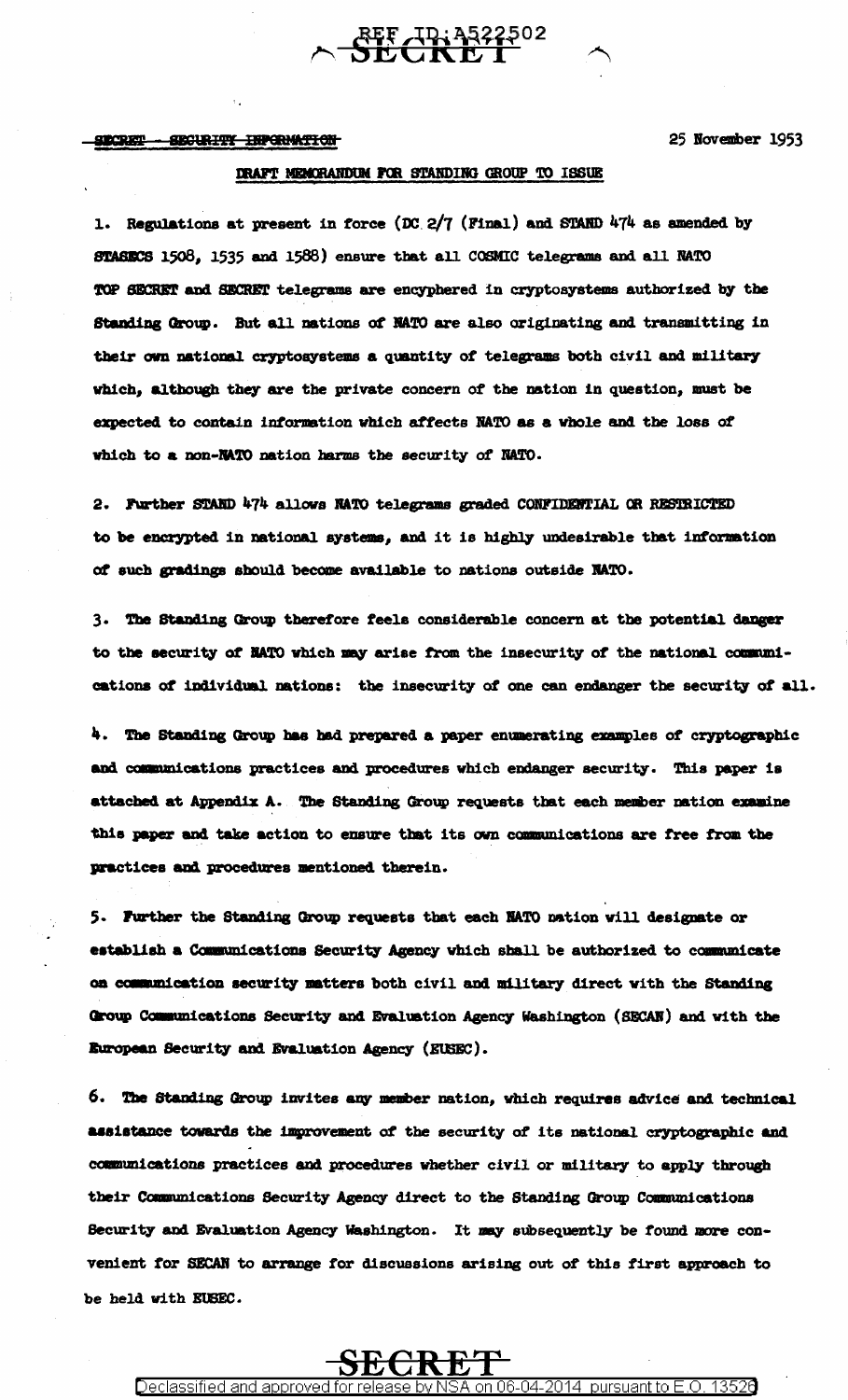

### **DRAFT**

#### TOP SECRET - SECURITY INFORMATION

25 November 1953

LIST OF EXAMPLES OF DANGEROUS CRYPTOGRAPHIC AND COMMUNICATIONS PRACTICES AND PROCEDURES

I. UNENCIPHERED CODES.

1. Unenciphered codes are totally inscceptable in diplomatic use for transmission of classified information. They are only acceptable for Armed Forces communications when it is not considered essential to maintain the security of the information for more than two or three days from the introduction of the code. It follows that such codes must be changed at very frequent intervals.

#### II. ADDITIVE SYSTEMS

2. Any additive (or subtractor or minuend) system is dangerous unless special precautions are taken in the construction of the additive itself. Many procedures that may be regarded as "special precautions" are deceptive as to security and may  $EO$  3.3(h)(2) even in themselves create weaknesses. PL 86-36/50 USC 3605

 $5.$ In general, polyalphabetic substitution systems whether actually additive in nature or not, are like additive systems and are subject to the same dangers. III. NON-ADDITIVE HAND SYSTEMS

6. There are many hand systems of encipherment that do not employ additive. Very few of these can be guaranteed to be secure, even though they may be very complex, applying both substitution and transposition to code or plain language. IV. MACHINE SYSTEMS

7. Machine ciphers vary greatly in the amount of security they afford. Failure to observe in every detail proper instructions for operation may lead to compromise even with the best machines. Others, such as the well-known Hagelin

TOP SEGRET

TOP SECRET CONTROL NUMBER  $53 - 41 - 231$ <br>PAGE  $1 - 20$  Fault: